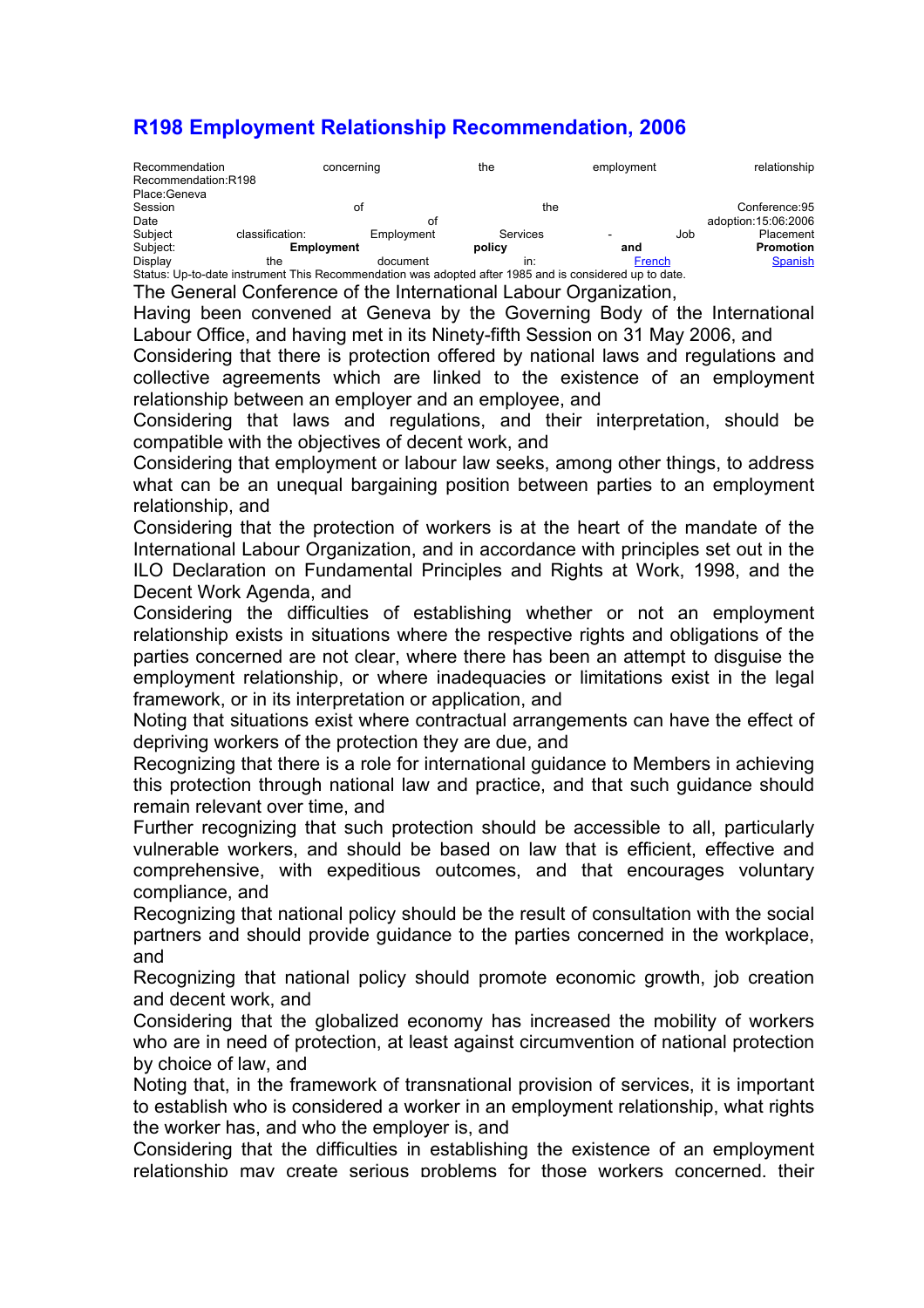communities, and society at large, and

Considering that the uncertainty as to the existence of an employment relationship needs to be addressed to guarantee fair competition and effective protection of workers in an employment relationship in a manner appropriate to national law or practice, and

Noting all relevant international labour standards, especially those addressing the particular situation of women, as well as those addressing the scope of the employment relationship, and

Having decided upon the adoption of certain proposals with regard to the employment relationship, which is the fifth item on the agenda of the session, and

Having determined that these proposals shall take the form of a Recommendation; adopts this fifteenth day of June of the year two thousand and six the following Recommendation, which may be cited as the Employment Relationship Recommendation, 2006.

I. NATIONAL POLICY OF PROTECTION FOR WORKERS IN AN EMPLOYMENT RELATIONSHIP

1. Members should formulate and apply a national policy for reviewing at appropriate intervals and, if necessary, clarifying and adapting the scope of relevant laws and regulations, in order to guarantee effective protection for workers who perform work in the context of an employment relationship.

2. The nature and extent of protection given to workers in an employment relationship should be defined by national law or practice, or both, taking into account relevant international labour standards. Such law or practice, including those elements pertaining to scope, coverage and responsibility for implementation, should be clear and adequate to ensure effective protection for workers in an employment relationship.

3. National policy should be formulated and implemented in accordance with national law and practice in consultation with the most representative organizations of employers and workers.

4. National policy should at least include measures to:

(a) provide guidance for the parties concerned, in particular employers and workers, on effectively establishing the existence of an employment relationship and on the distinction between employed and self-employed workers;

(b) combat disguised employment relationships in the context of, for example, other relationships that may include the use of other forms of contractual arrangements that hide the true legal status, noting that a disguised employment relationship occurs when the employer treats an individual as other than an employee in a manner that hides his or her true legal status as an employee, and that situations can arise where contractual arrangements have the effect of depriving workers of the protection they are due;

(c) ensure standards applicable to all forms of contractual arrangements, including those involving multiple parties, so that employed workers have the protection they are due;

(d) ensure that standards applicable to all forms of contractual arrangements establish who is responsible for the protection contained therein;

(e) provide effective access of those concerned, in particular employers and workers, to appropriate, speedy, inexpensive, fair and efficient procedures and mechanisms for settling disputes regarding the existence and terms of an employment relationship;

(f) ensure compliance with, and effective application of, laws and regulations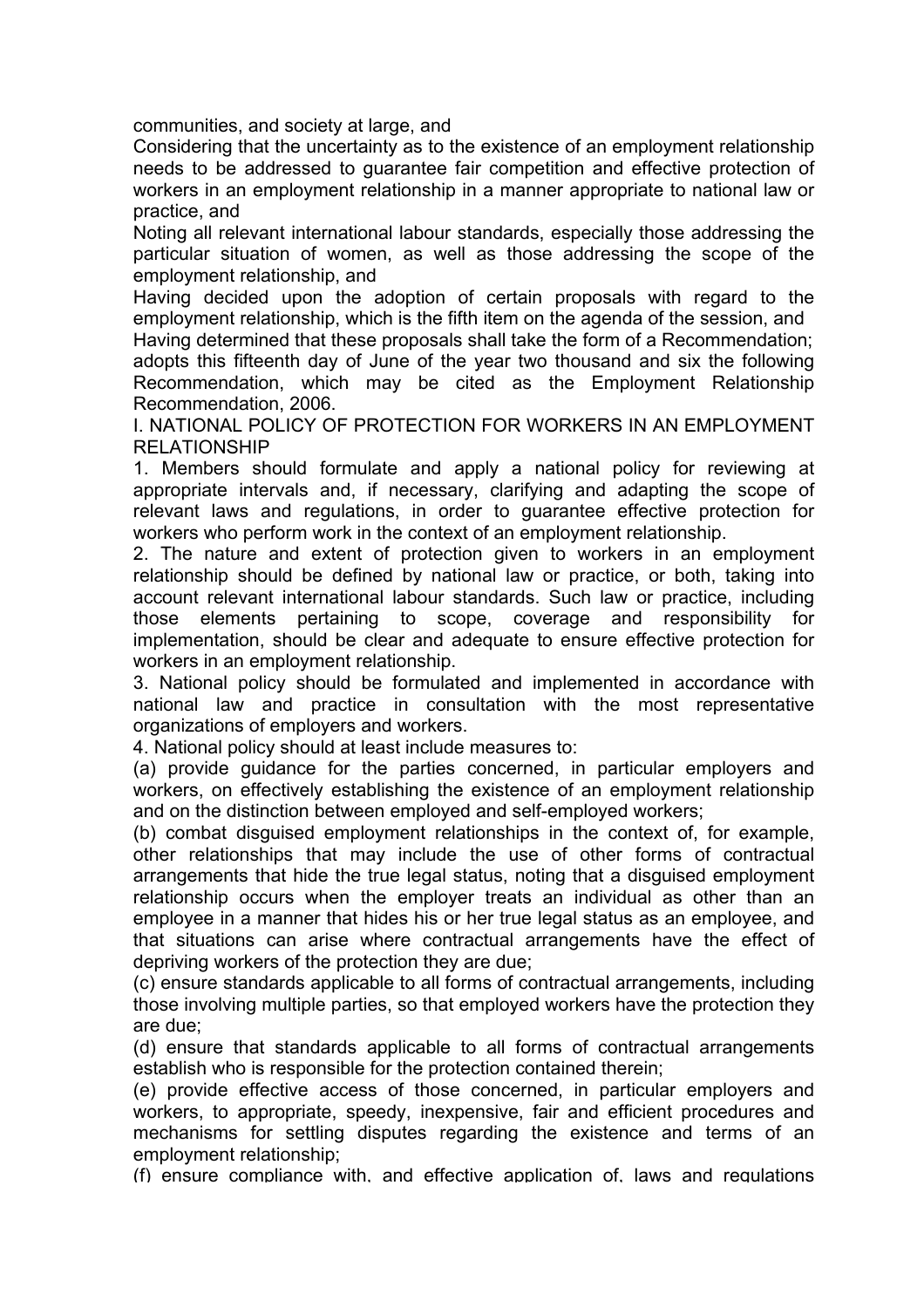concerning the employment relationship; and

(g) provide for appropriate and adequate training in relevant international labour standards, comparative and case law for the judiciary, arbitrators, mediators, labour inspectors, and other persons responsible for dealing with the resolution of disputes and enforcement of national employment laws and standards.

5. Members should take particular account in national policy to ensure effective protection to workers especially affected by the uncertainty as to the existence of an employment relationship, including women workers, as well as the most vulnerable workers, young workers, older workers, workers in the informal economy, migrant workers and workers with disabilities.

6. Members should:

(a) take special account in national policy to address the gender dimension in that women workers predominate in certain occupations and sectors where there is a high proportion of disguised employment relationships, or where there is a lack of clarity of an employment relationship; and

(b) have clear policies on gender equality and better enforcement of the relevant laws and agreements at national level so that the gender dimension can be effectively addressed.

7. In the context of the transnational movement of workers:

(a) in framing national policy, a Member should, after consulting the most representative organizations of employers and workers, consider adopting appropriate measures within its jurisdiction, and where appropriate in collaboration with other Members, so as to provide effective protection to and prevent abuses of migrant workers in its territory who may be affected by uncertainty as to the existence of an employment relationship;

(b) where workers are recruited in one country for work in another, the Members concerned may consider concluding bilateral agreements to prevent abuses and fraudulent practices which have as their purpose the evasion of the existing arrangements for the protection of workers in the context of an employment relationship.

8. National policy for protection of workers in an employment relationship should not interfere with true civil and commercial relationships, while at the same time ensuring that individuals in an employment relationship have the protection they are due.

II. DETERMINATION OF THE EXISTENCE OF AN EMPLOYMENT RELATIONSHIP

9. For the purposes of the national policy of protection for workers in an employment relationship, the determination of the existence of such a relationship should be guided primarily by the facts relating to the performance of work and the remuneration of the worker, notwithstanding how the relationship is characterized in any contrary arrangement, contractual or otherwise, that may have been agreed between the parties.

10. Members should promote clear methods for guiding workers and employers as to the determination of the existence of an employment relationship.

11. For the purpose of facilitating the determination of the existence of an employment relationship, Members should, within the framework of the national policy referred to in this Recommendation, consider the possibility of the following:

(a) allowing a broad range of means for determining the existence of an employment relationship;

(b) providing for a legal presumption that an employment relationship exists where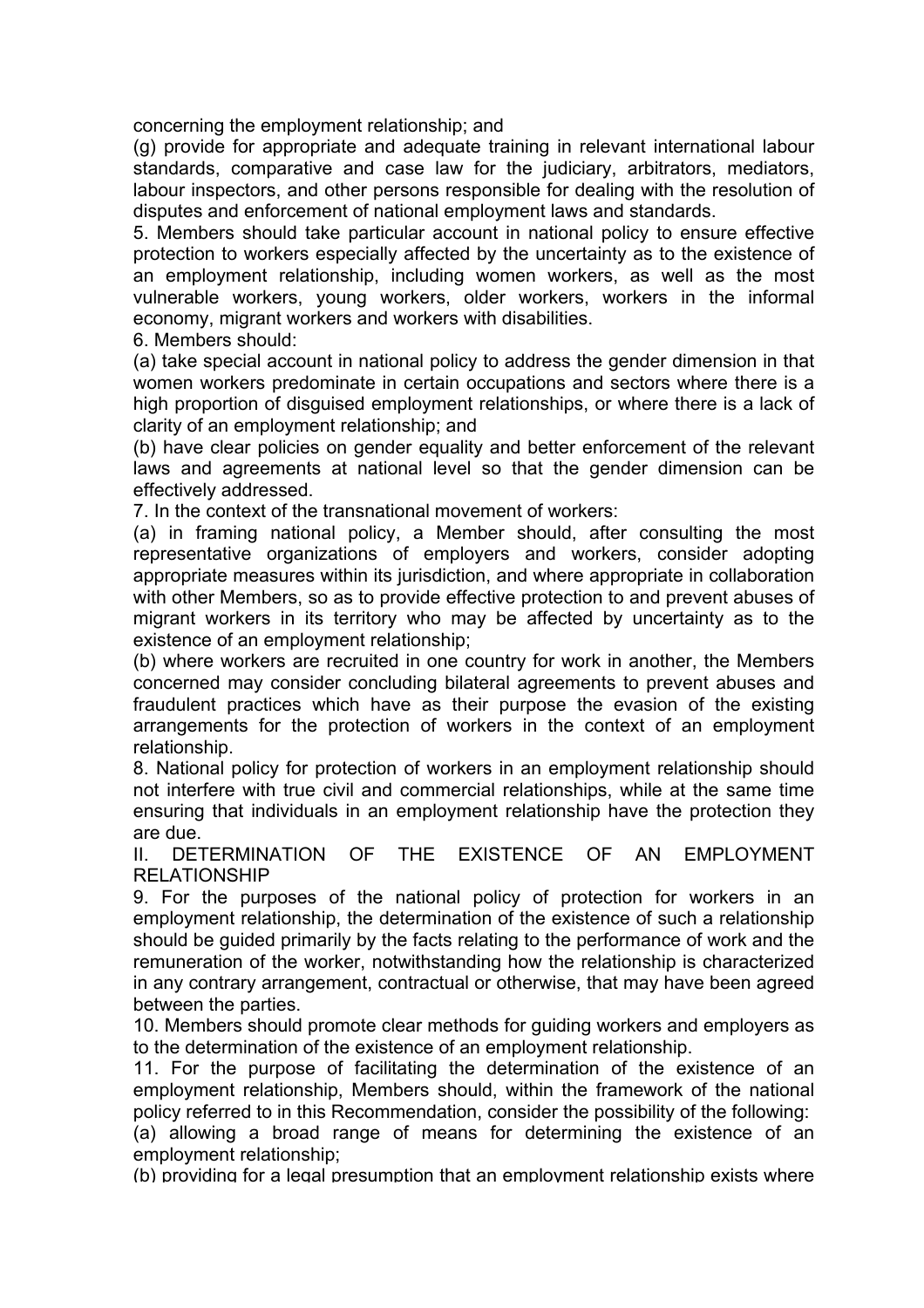one or more relevant indicators is present; and

(c) determining, following prior consultations with the most representative organizations of employers and workers, that workers with certain characteristics, in general or in a particular sector, must be deemed to be either employed or selfemployed.

12. For the purposes of the national policy referred to in this Recommendation, Members may consider clearly defining the conditions applied for determining the existence of an employment relationship, for example, subordination or dependence.

13. Members should consider the possibility of defining in their laws and regulations, or by other means, specific indicators of the existence of an employment relationship.Those indicators might include:

(a) the fact that the work: is carried out according to the instructions and under the control of another party; involves the integration of the worker in the organization of the enterprise; is performed solely or mainly for the benefit of another person; must be carried out personally by the worker; is carried out within specific working hours or at a workplace specified or agreed by the party requesting the work; is of a particular duration and has a certain continuity; requires the worker's availability; or involves the provision of tools, materials and machinery by the party requesting the work;

(b) periodic payment of remuneration to the worker; the fact that such remuneration constitutes the worker's sole or principal source of income; provision of payment in kind, such as food, lodging or transport; recognition of entitlements such as weekly rest and annual holidays; payment by the party requesting the work for travel undertaken by the worker in order to carry out the work; or absence of financial risk for the worker.

14. The settlement of disputes concerning the existence and terms of an employment relationship should be a matter for industrial or other tribunals or arbitration authorities to which workers and employers have effective access in accordance with national law and practice.

15. The competent authority should adopt measures with a view to ensuring respect for and implementation of laws and regulations concerning the employment relationship with regard to the various aspects considered in this Recommendation, for example, through labour inspection services and their collaboration with the social security administration and the tax authorities. 16. In regard to the employment relationship, national labour administrations and their associated services should regularly monitor their enforcement programmes and processes. Special attention should be paid to occupations and sectors with a high proportion of women workers.

17. Members should develop, as part of the national policy referred to in this Recommendation, effective measures aimed at removing incentives to disguise an employment relationship.

18. As part of the national policy, Members should promote the role of collective bargaining and social dialogue as a means, among others, of finding solutions to questions related to the scope of the employment relationship at the national level. III. MONITORING AND IMPLEMENTATION

19. Members should establish an appropriate mechanism, or make use of an existing one, for monitoring developments in the labour market and the organization of work, and for formulating advice on the adoption and implementation of measures concerning the employment relationship within the